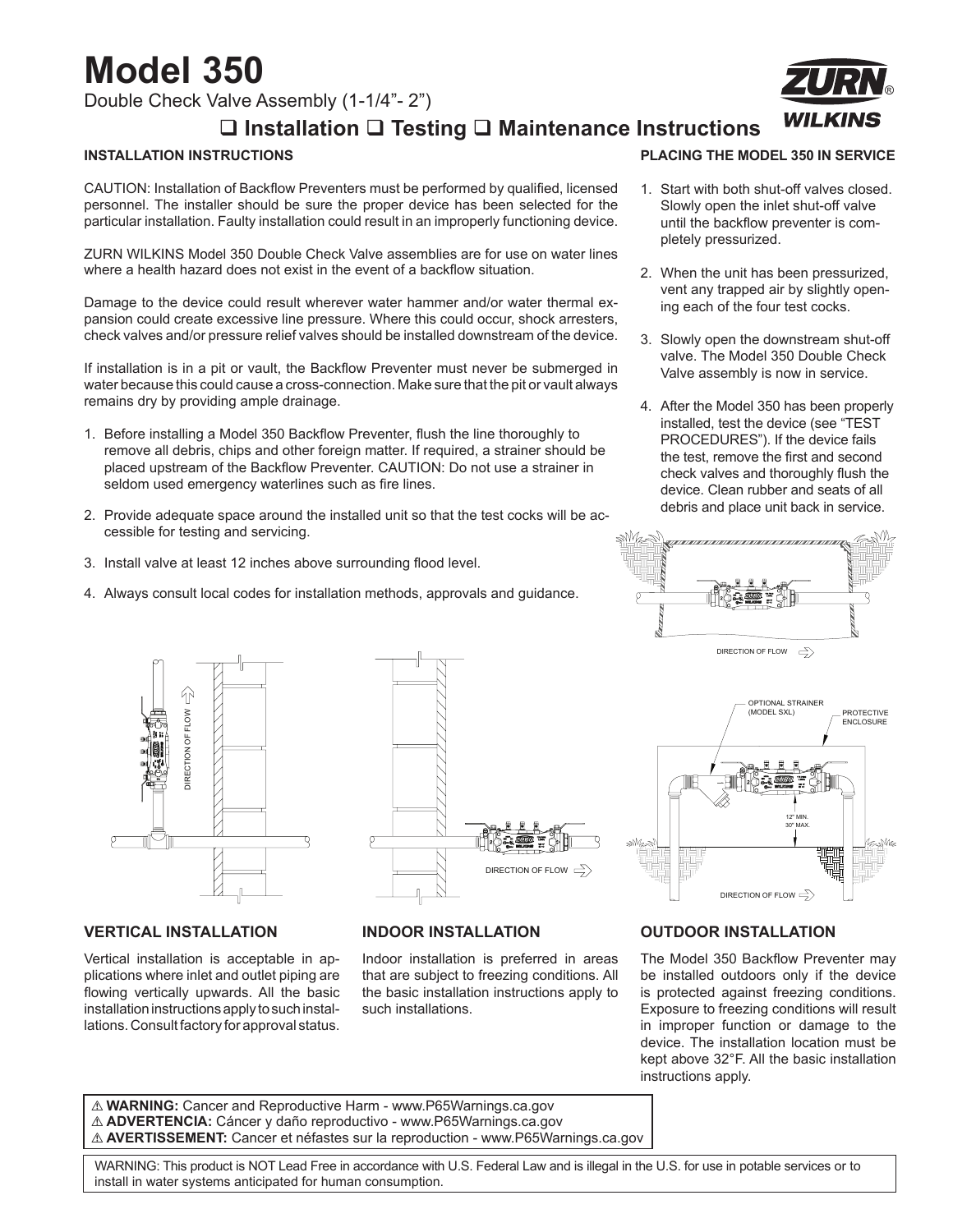## **Testing Procedures**

#### **MODEL 350 DOUBLE CHECK VALVE ASSEMBLY**

Equipment Required: Differential pressure gauge test kit.

#### **TEST NO. 1 - TIGHTNESS OF #1 CHECK VALVE**

#### REQUIREMENT:

The static pressure drop across check valve #1 shall be at least 1.0 psid. If test cock #3 is not at the highest point of the check valve body, then a vertical tube must be installed on test cock #3 so that it rises to the top of the check valve body.

#### PROCEDURE:

- 1. Slowly open all 4 test cocks to remove any foreign material and attach fittings.
- 2. Attach hose from the high side of the test kit to the #2 test cock.
- 3. Open test cock #2 and bleed all air from the hose and gauge by opening the high side bleed needle valve. Close high side bleed needle valve. If a tube is attached to test cock #3,open test cock #3 to fill the tube. Close test cock #3. Close #2 shut-off valve then close the #1 shut-off valve.
- 4. Hold gauge at same level as test cock #3 or water level in tube. Slowly open test cock #3. Record the static pressure drop across check valve #1 after gauge reading stabilizes and water stops running out of test cock #3.
- 5. Close all test cocks, open shut-off valve #1 and remove test equipment.

#### **TEST NO. 2 - TIGHTNESS OF #2 CHECK VALVE**

#### REQUIREMENT:

The static pressure drop across check valve #2 shall be at least 1.0 psid. If test cock #4 is not at the highest point of the check valve body, then a vertical tube must be installed on test cock #4 so that it rises to the top of the check valve body.

#### PROCEDURE:

- 1. Attach hose from the high side of the test kit to the #3 test cock.
- 2. Open test cock #3 and bleed all air from the hose and gauge by opening the high side bleed needle valve. Close high side bleed needle valve. If a tube is attached to test cock #4, open test cock #4 to fill the tube. Close test cock #4. Close #1 shut-off valve.
- 3. Hold gauge at same level as test cock #4 or water level in tube. Slowly open test cock #4. Record the static pressure drop across check valve #2 after gauge reading stabilizes and water stops running out of test cock #4.
- 4. Close all test cocks, slowly open shut-off valve #1 & #2 and remove test equipment.



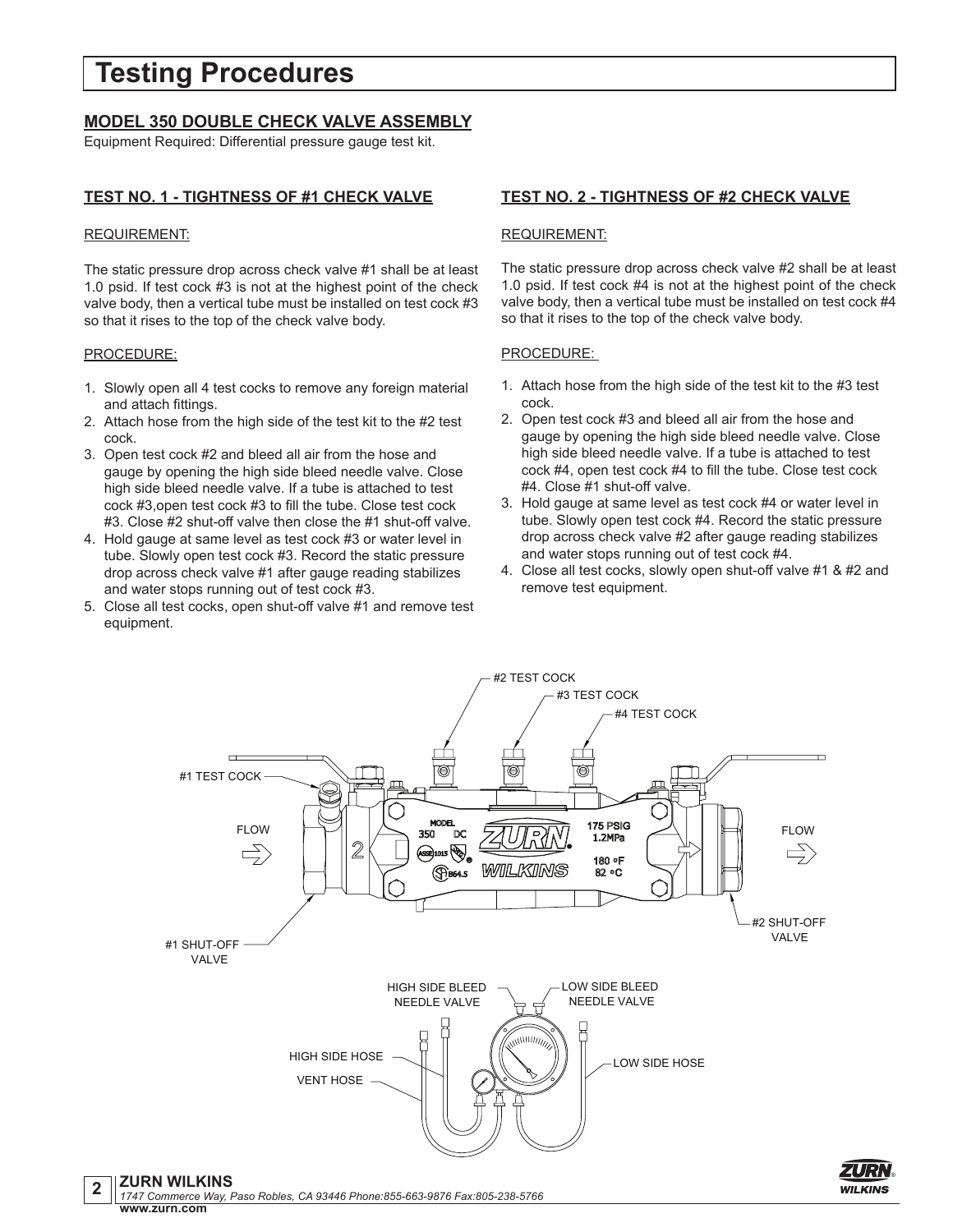# **Maintenance Instructions**

All Model 350 Double Check Valve Backflow Preventers must be inspected and maintained by licensed personnel at least once a year or more frequently as specified by local codes. Replacement of worn or damaged parts must only be made with genuine "ZURN WILKINS" parts.

#### **GENERAL MAINTENANCE**

- 1. Clean all parts thoroughly with water after disassembly.
- 2. Carefully inspect rubber seal rings and o-rings for damage. 3. Test unit after reassembly for proper operation (refer to "TESTING PROCEDURES").

#### **SERVICING CHECK VALVES**

- 1. Close inlet and outlet shut-off valves.
- 2. Open No. 2, No. 3 and No. 4 test cocks to release pressure from valve.
- 3. Unscrew the 4 bolts (1/4-20 UNC Hex Flange) holding the housing in place. Lift housing up to remove.
- 4. Twist and remove sleeve from body. Using finger or blunt object, push in outlet end of body, both checks should slide out the body inlet. A short object like a socket can be placed on a flat surface. Place body over object so it pushes into valve outlet and push down on body.
- 5. Twist spring retainers counter-clockwise to remove from seats and access poppets.
- 6. Inspect the rubber seal ring for cuts or embedded debris. To remove seal ring, remove screw and seal ring retainer. If the reverse side of the seal ring is unused, it is possible to invert the seal ring. This will be considered a temporary solution to fixing a fouled check and should be replaced with a new seal ring as soon as possible.
- 7. Inspect seat surface for nicks or dings and replace if necessary. Use fingernail to check for dings. Re-grease seat o-rings.
- 8. Inspect seat o-ring sealing areas in body and wipe clean.
- 9. Reverse the above procedures to reinstall check valve assembly. Drop #2 check assembly in body. Then drop #1 check assembly in and turn until #1 spring retainer lines up with #2 seat. Then push both assemblies into body. Insert sleeve against checks. (Place sleeve down against flat surface and push on body with rocking motion.)
- 10.Lightly grease face of o-rings on housing and reinstall into body following the above procedures in revers order. Rock body side to side to help o-rings slide in. If it does not drop in completely, do not use screws to force it. An overly greased o-ring might slide out of groove at top of ball valve. Use a screw driver to push o-ring back in groove, then push body down in.

**Note:** When installing housing, match slight taper on the outlet of the housing with corresponding taper in body.